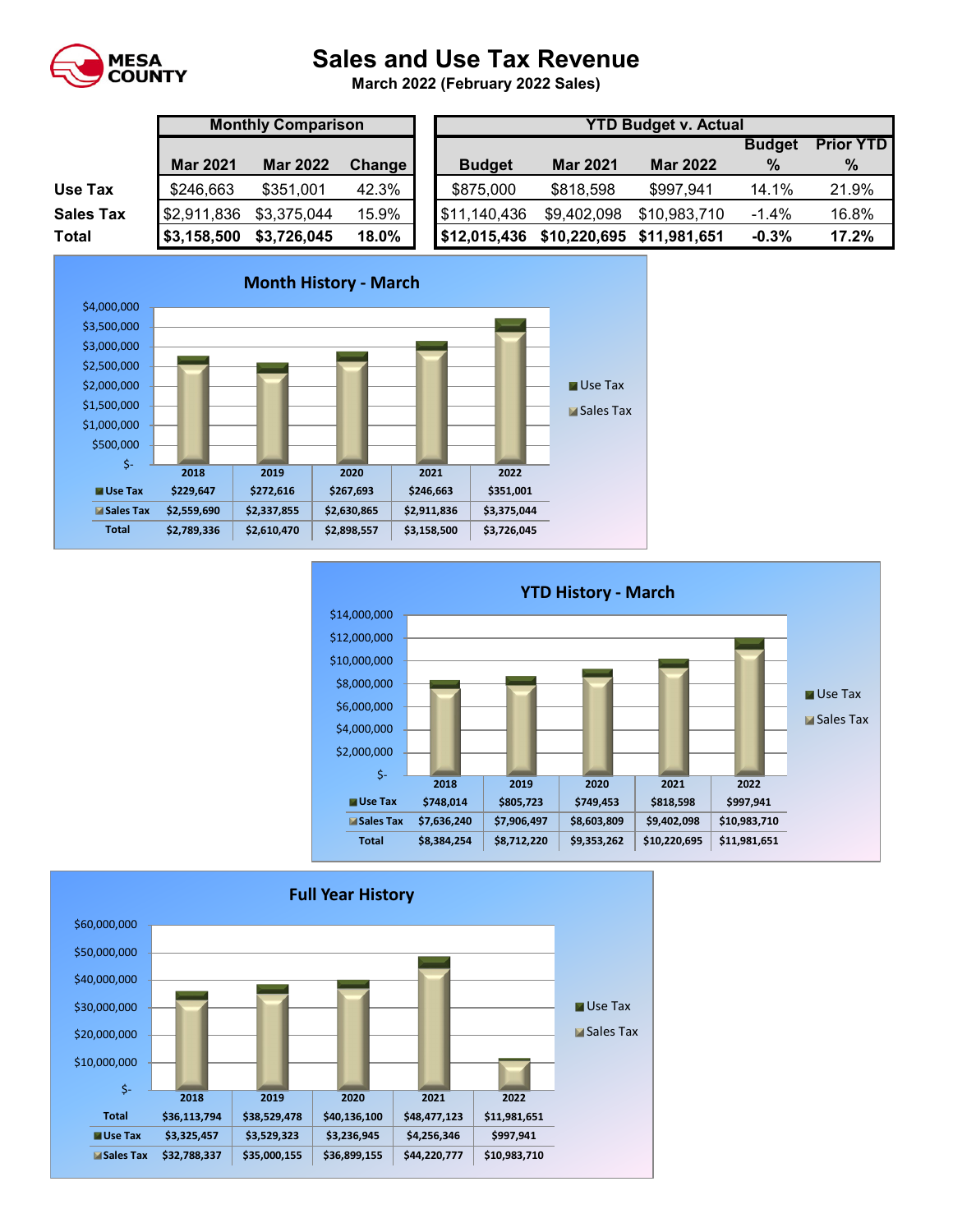

## **Sales Tax by Industry**

 **March 2022 (February 2022 Sales)**

|                                  | <b>Monthly Comparison</b> |                 |          |  | <b>Year-to-Date Comparison</b> |                      |           |          |
|----------------------------------|---------------------------|-----------------|----------|--|--------------------------------|----------------------|-----------|----------|
|                                  | <b>Mar 2021</b>           | <b>Mar 2022</b> | % Change |  | <b>YTD 2021</b>                | <b>YTD 2022</b>      | \$ Change | % Change |
| <b>Retail</b>                    |                           |                 |          |  |                                |                      |           |          |
| Clothing                         | 76,655                    | 87,830          | 14.6%    |  | 295,194                        | 336,038              | 40,844    | 13.8%    |
| Food & Beverage                  | 157,227                   | 156,876         | $-0.2%$  |  | 498,054                        | 493,216              | (4,838)   | $-1.0%$  |
| <b>Gasoline Stations</b>         | 28,337                    | 34,390          | 21.4%    |  | 87,635                         | 106,811              | 19,176    | 21.9%    |
| <b>Health/Personal Care</b>      | 73,662                    | 75,027          | 1.9%     |  | 248,525                        | 315,489              | 66,964    | 26.9%    |
| <b>Sporting Goods</b>            | 86,365                    | 87,314          | 1.1%     |  | 360,894                        | 390,885              | 29,991    | 8.3%     |
| <b>Internet Sales</b>            | 197,629                   | 219,918         | 11.3%    |  | 739,045                        | 793,122              | 54,077    | 7.3%     |
| <b>Other Retail</b>              | 428,073                   | 468,330         | 9.4%     |  | 1,469,179                      | 1,637,071            | 167,892   | 11.4%    |
| <b>Total Retail 1,047,947</b>    |                           | 1,129,684       | 7.8%     |  | 3,698,526                      | 4,072,633            | 374,107   | 10.1%    |
| <b>Other Industries</b>          |                           |                 |          |  |                                |                      |           |          |
| Agriculture                      | 368                       | 338             | $-8.1%$  |  | 2,168                          | 2,068                | (100)     | $-4.6%$  |
| Auto                             | 415,868                   | 457,443         | 10.0%    |  | 1,183,899                      | 1,308,284            | 124,386   | 10.5%    |
| Auto Repair                      | 59,127                    | 69,434          | 17.4%    |  | 181,919                        | 226,835              | 44,916    | 24.7%    |
| Construction                     | 51,135                    | 64,045          | 25.2%    |  | 135,786                        | 190,823              | 55,037    | 40.5%    |
| Finance                          | 7,158                     | 5,997           | $-16.2%$ |  | 23,827                         | 20,592               | (3,235)   | $-13.6%$ |
| Home Improvement                 | 386,203                   | 434,436         | 12.5%    |  | 1,210,733                      | 1,432,886            | 222,154   | 18.3%    |
| Hotel & Restaurant               | 346,935                   | 415,182         | 19.7%    |  | 1,030,826                      | 1,242,230            | 211,404   | 20.5%    |
| Manufacturing                    | 122,752                   | 173,218         | 41.1%    |  | 372,112                        | 454,603              | 82,492    | 22.2%    |
| Medical                          | 5,320                     | 6,616           | 24.4%    |  | 16,666                         | 32,882               | 16,216    | 97.3%    |
| Oil & Gas                        | 14,402                    | 19,788          | 37.4%    |  | 52,824                         | 67,069               | 14,245    | 27.0%    |
| Professional                     | 21,814                    | 23,839          | 9.3%     |  | 75,983                         | 85,834               | 9,851     | 13.0%    |
| <b>Rentals</b>                   | 72,851                    | 68,351          | $-6.2%$  |  | 218,593                        | 230,799              | 12,206    | 5.6%     |
| Telecommunications               | 85,928                    | 106,567         | 24.0%    |  | 269,944                        | 371,596              | 101,652   | 37.7%    |
| Transportation                   | 8,953                     | 17,023          | 90.1%    |  | 28,636                         | 54,729               | 26,094    | 91.1%    |
| <b>Utilities</b>                 | 61,297                    | 69,244          | 13.0%    |  | 184,070                        | 214,973              | 30,903    | 16.8%    |
| Wholesale                        | 178,818                   | 243,680         | 36.3%    |  | 576,111                        | 750,905              | 174,794   | 30.3%    |
| All Other                        | 24,962                    | 70,160          | 181.1%   |  | 139,476                        | 223,967              | 84,491    | 60.6%    |
| Total Other Industries 1,863,890 |                           | 2,245,360       | 20.5%    |  | 5,703,572                      | 6,911,077            | 1,207,505 | 21.2%    |
| <b>Grand Total</b>               | 2,911,836                 | 3,375,044       | 15.9%    |  |                                | 9,402,098 10,983,710 | 1,581,612 | 16.8%    |

## **Use Tax Detail March 2022**

**Mar 2021 Mar 2022 % Change YTD 2021 YTD 2022 \$ Change % Change** Automobile Use Tax  $244,349$   $340,302$   $39.3\%$  806,136  $984,783$  178,648 22.2% Building Use Tax 2,314 10,700 362.4% 12,462 13,157 696 5.6% **Total Use Tax 246,663 351,001 42.3% 818,598 997,941 179,343 21.9% Monthly Comparison Year-to-Date Comparison**